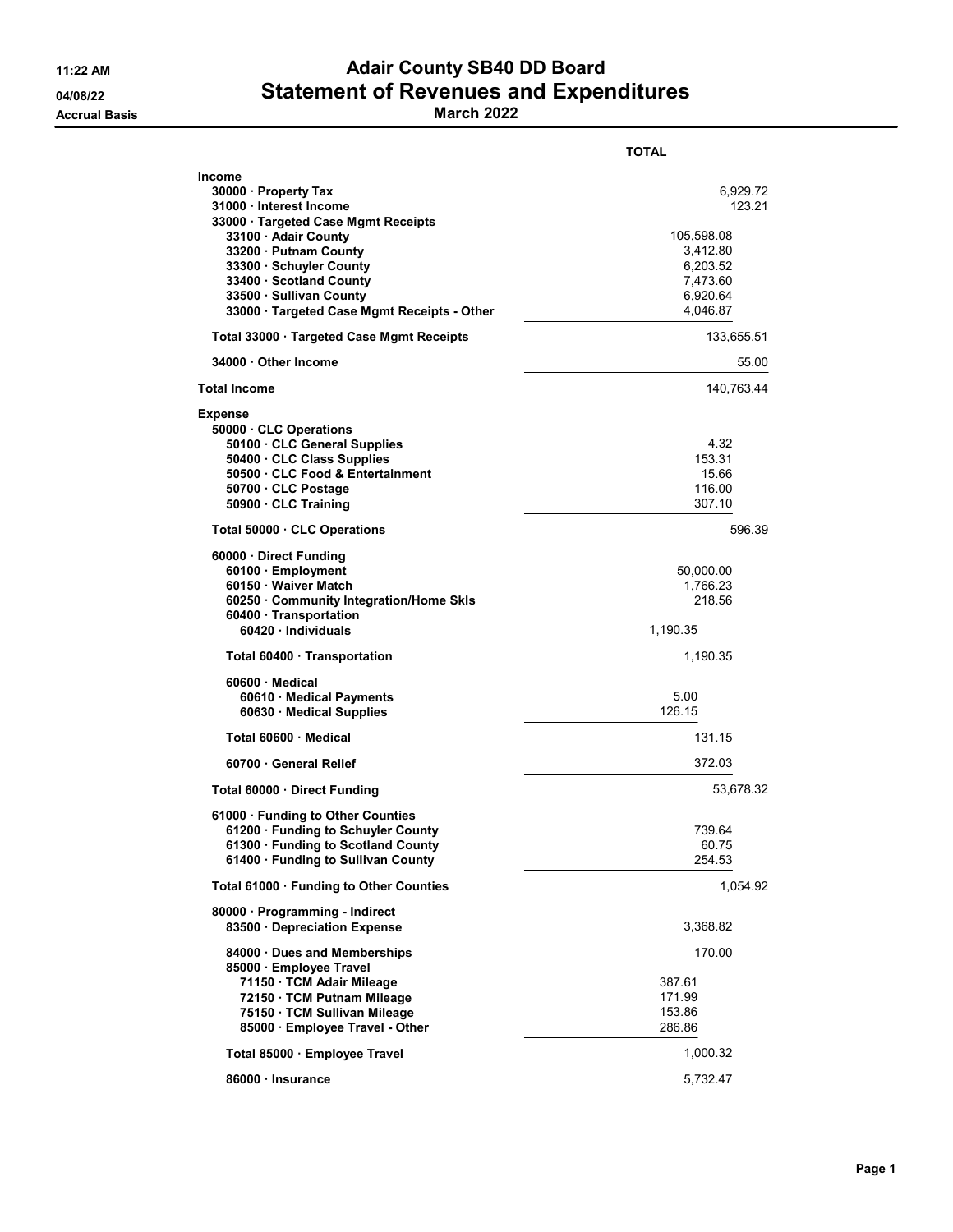## 11:22 AM **Adair County SB40 DD Board** 04/08/22 Statement of Revenues and Expenditures

Accrual Basis **March 2022** 

|                                                                                                                              | <b>TOTAL</b>                      |
|------------------------------------------------------------------------------------------------------------------------------|-----------------------------------|
| 87000 Office Expenses                                                                                                        |                                   |
| 87100 · Office Supplies<br>87110 Office Supplies-Country Club<br>87120 Office Supplies-McPherson                             | 17.52<br>738.47                   |
| Total 87100 · Office Supplies                                                                                                | 755.99                            |
| 87200 · Postage<br>87210 · Postage-General<br>87220 · Postage-TCM                                                            | 97.00<br>97.00                    |
| Total 87200 · Postage                                                                                                        | 194.00                            |
| 87300 · Advertising/Marketing<br>87320 Advertising-McPherson<br>87300 · Advertising/Marketing - Other                        | 1,364.40<br>1,846.11              |
| Total 87300 · Advertising/Marketing                                                                                          | 3,210.51                          |
| 87400 Copier<br>87420 Copier-McPherson                                                                                       | 424.23                            |
| Total 87400 Copier                                                                                                           | 424.23                            |
| 87450 Employee Retention/Appreciation<br>87700 · Building Maintenance<br>87710 Janitorial                                    | 741.84                            |
| 87711 · Janitorial-Country Club<br>87712 Janitorial-McPherson                                                                | 104.08<br>2,019.49                |
| Total 87710 · Janitorial                                                                                                     | 2,123.57                          |
| 87715 · Elevator/Lift Expense<br>87730 · Snow Removal<br>87731 · Snow Removal-Country Club<br>87732 · Snow Removal-McPherson | 1,125.00<br>800.00<br>940.00      |
| Total 87730 · Snow Removal                                                                                                   | 1,740.00                          |
| Total 87700 · Building Maintenance                                                                                           | 4,988.57                          |
| 87800 · Software & Technology<br>87820 · Soft & Tech-McPherson                                                               | 260.00                            |
| Total 87800 · Software & Technology                                                                                          | 260.00                            |
| 87900 · Representative Payee Expense                                                                                         | 48.00                             |
| Total 87000 · Office Expenses                                                                                                | 10,623.14                         |
| 87500 · Personnel<br>51000 CLC Personnel<br>51100 · CLC Center Salary Expense<br>51000 · CLC Personnel - Other               | 3,672.50<br>959.46                |
| Total 51000 · CLC Personnel                                                                                                  | 4,631.96                          |
| 66000 · Payroll Expenses<br>66500 · Salary Sick<br>66700 · Salary Vacation<br>66000 · Payroll Expenses - Other               | 1,023.77<br>10,117.13<br>1,547.84 |
| Total 66000 · Payroll Expenses                                                                                               | 12,688.74                         |